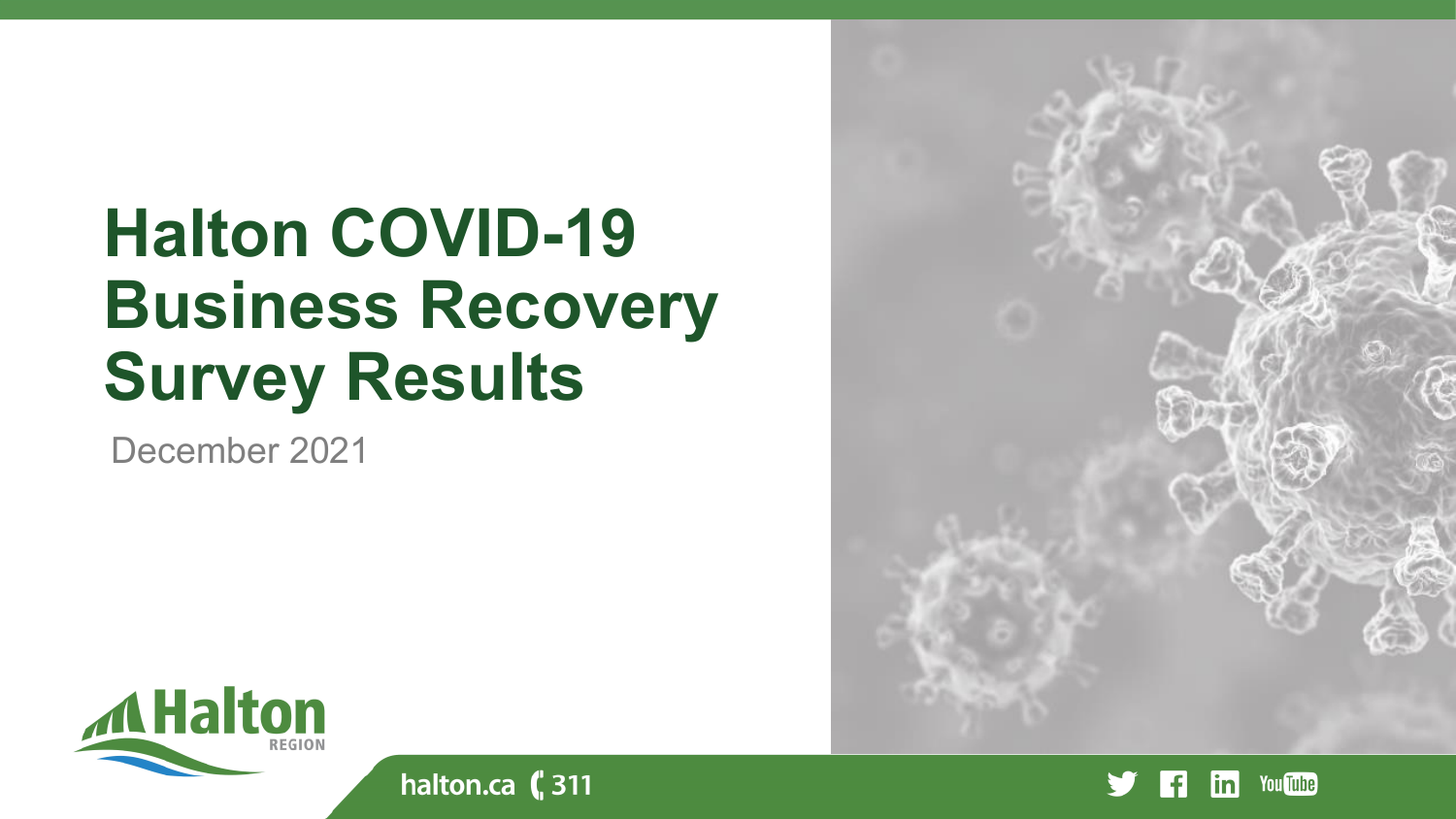## **Survey Overview**

### **Background**

**MHalton** 

- To better understand the continuing impact of COVID-19 on the Halton business community and what measures would assist in recovery, Halton Region partnered with the Local Municipalities in August 2020 and November 2021 on two COVID-19 Business Surveys.
- [Results from the 2020 COVID-19](https://www.halton.ca/Repository/COVID-19-Business-Impact-Survey-Results) Business Impact Survey are available on the Invest Halton website.
- The subsequent COVID-19 Business Recovery Survey ran between November 8 and November 26, 2021 and survey results are summarized in this report.

halton.ca (311

### We want to hear from you!

Share how COViD-19 has impacted your business and how we can support with recovery.



Take the 10-minute survey



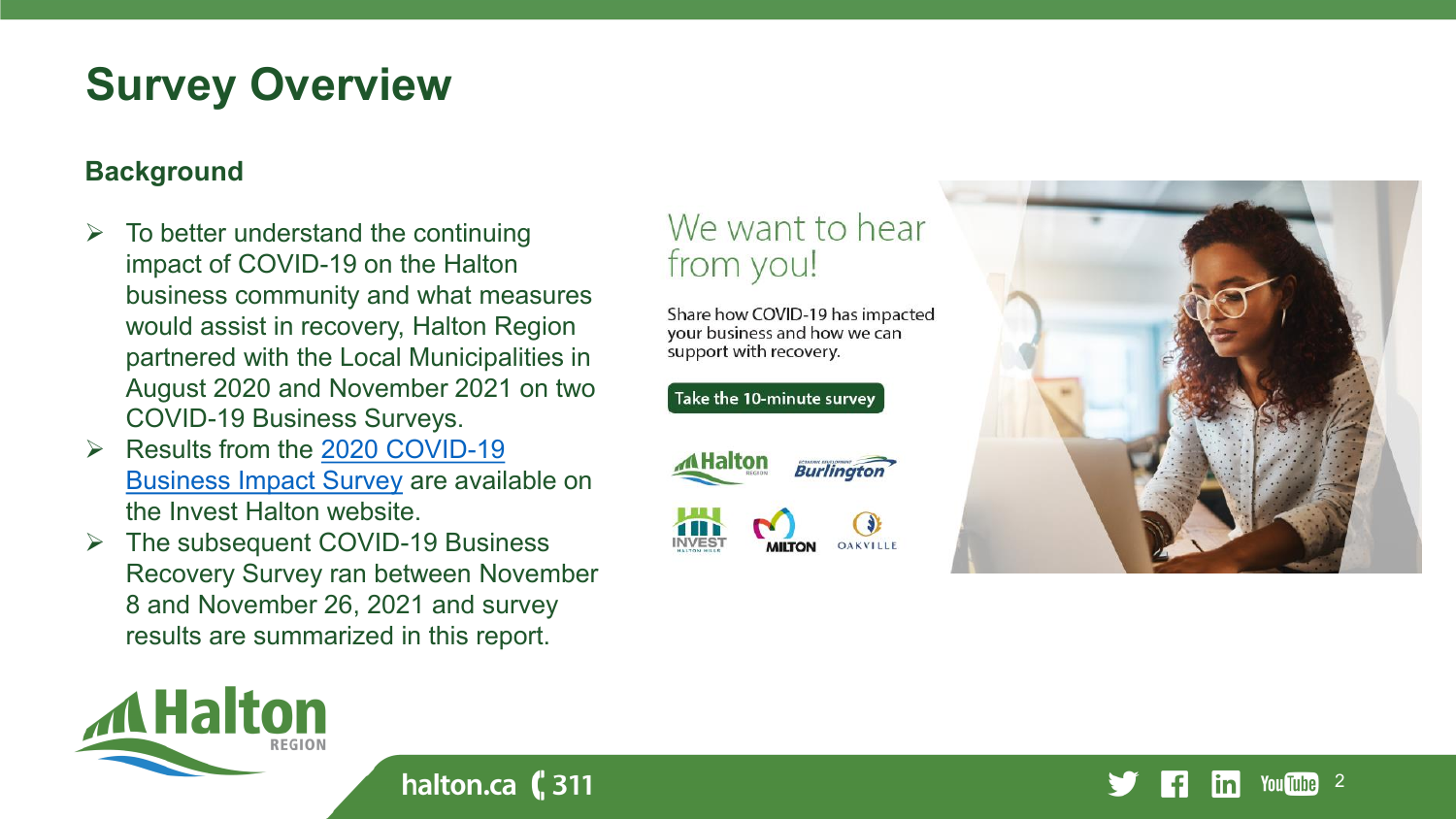## **Survey Overview**

#### **Response**

- $\triangleright$  ~700 responses were collected from Halton business owners
- $\triangleright$  Similar distribution of survey responses to Local Municipal share of total Halton businesses

halton.ca (311

### **Local Municipal share of total Halton businesses:**

- $\triangleright$  Oakville: 38%
- Burlington: 36%
- $\triangleright$  Milton: 15%
- Halton Hills: 11%

Source: 2020 Halton Employment Survey





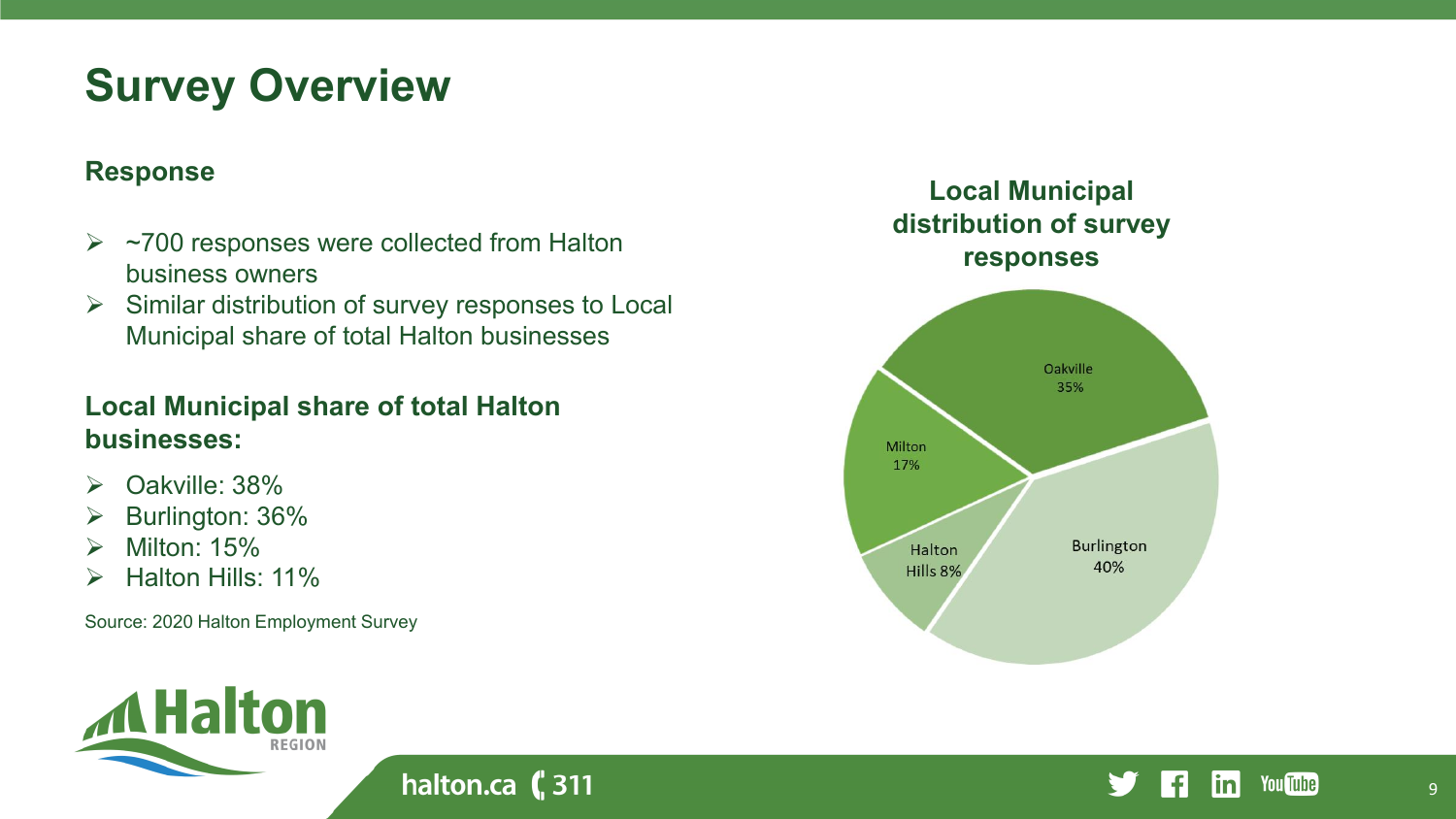## **Profile of Business Respondents**

halton.ca (311

**AHalton** 

REGION



retail (excluding grocery stores)

 $\geq$  14% in professional/business services, 10% in manufacturing, 9% in

 $\geq$  98% identified as small business with fewer than 100 employees

 $\triangleright$  Nearly two thirds have been in operation over 10 years



**You Tube** 

in.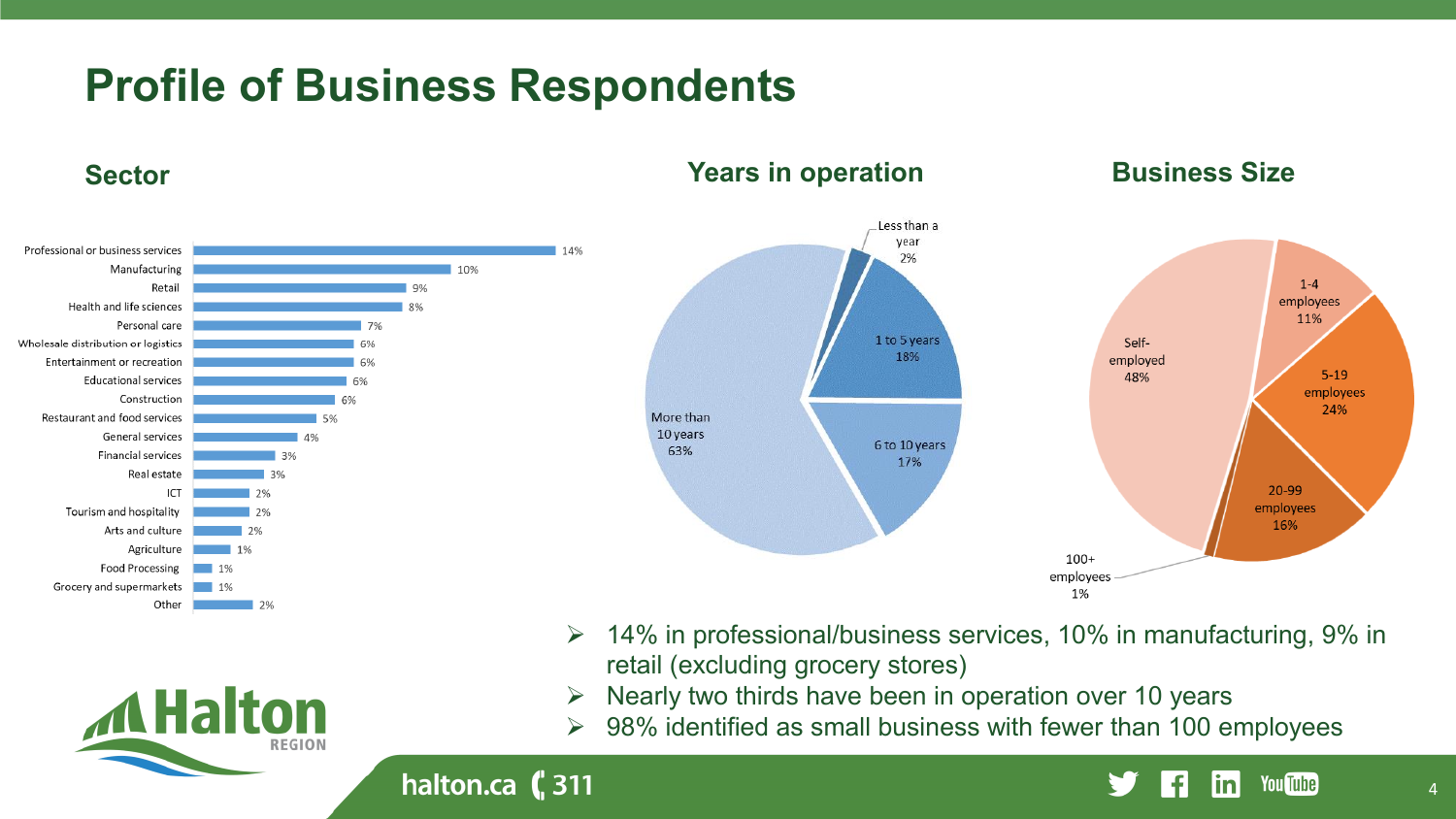### **Profile of Business Respondents**

#### Industrial facility Home office 22% 13% Co-working or Own shared office 31% Other  $3%$ 6% Lease (rent) Commercial Retail space 69% office 23% 32% Agriculture 1%

### **Type of real estate space <b>Real estate ownership**

- $\geq$  32% in commercial office space, 23% in retail space, 22% in industrial facilities and 13% of respondents operating in home offices
- $\triangleright$  Over two thirds of respondents reported leasing their business space

5



halton.ca (311

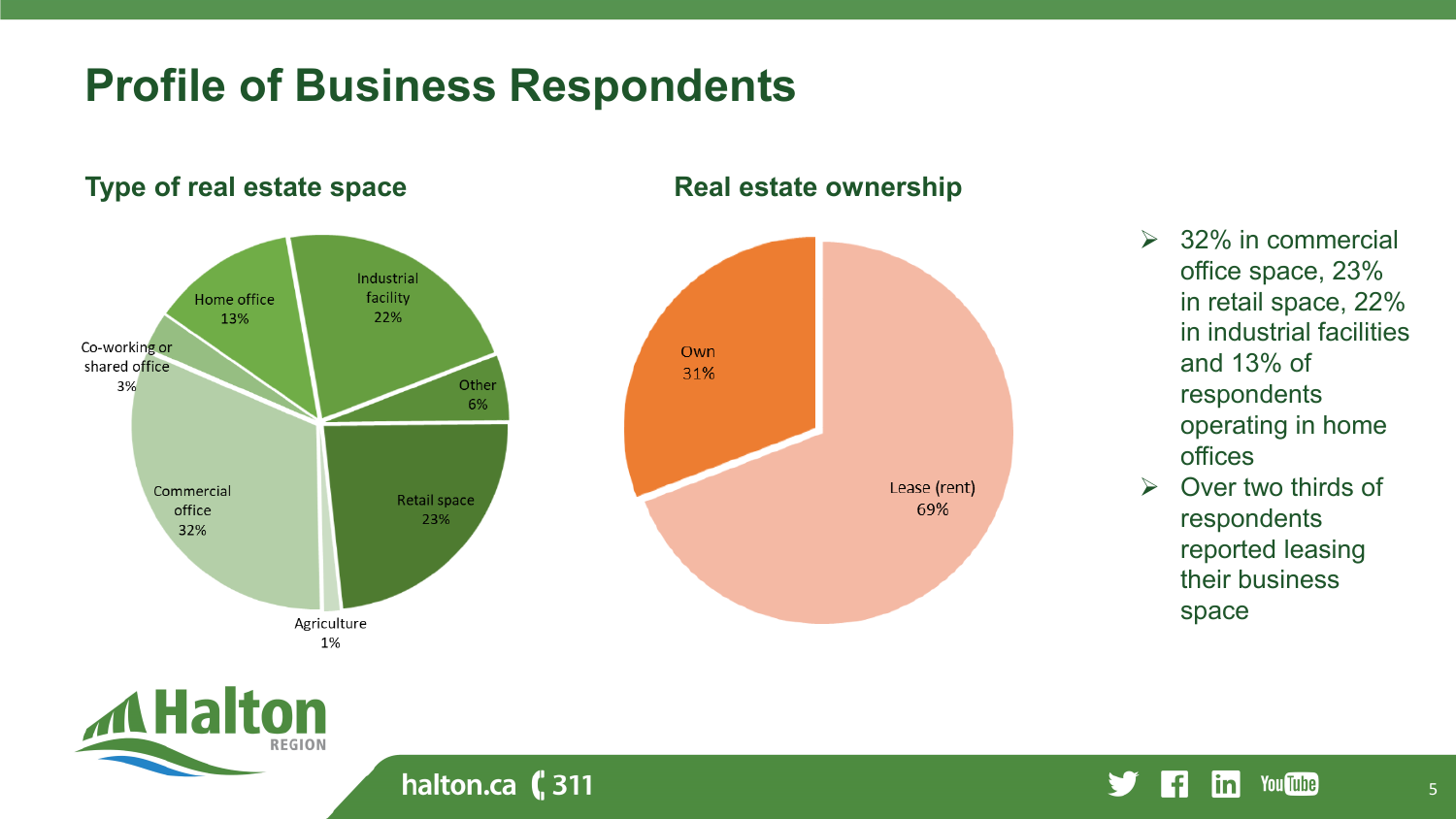## **Financial Impact of COVID-19 Business Revenue**

### **Classification of businesses during mandatory closures**



#### **Impact on business revenue**  $\rightarrow$  Two-thirds of essential



- businesses and 90% of non-essential businesses reported declines in revenues.
- $\triangleright$  Non-essential businesses were more negatively impacted with over 50% reporting their revenue was more than cut in half.
- A third of essential businesses had no revenue loss or even increased revenues.



halton.ca (311

#### **You Tube** inl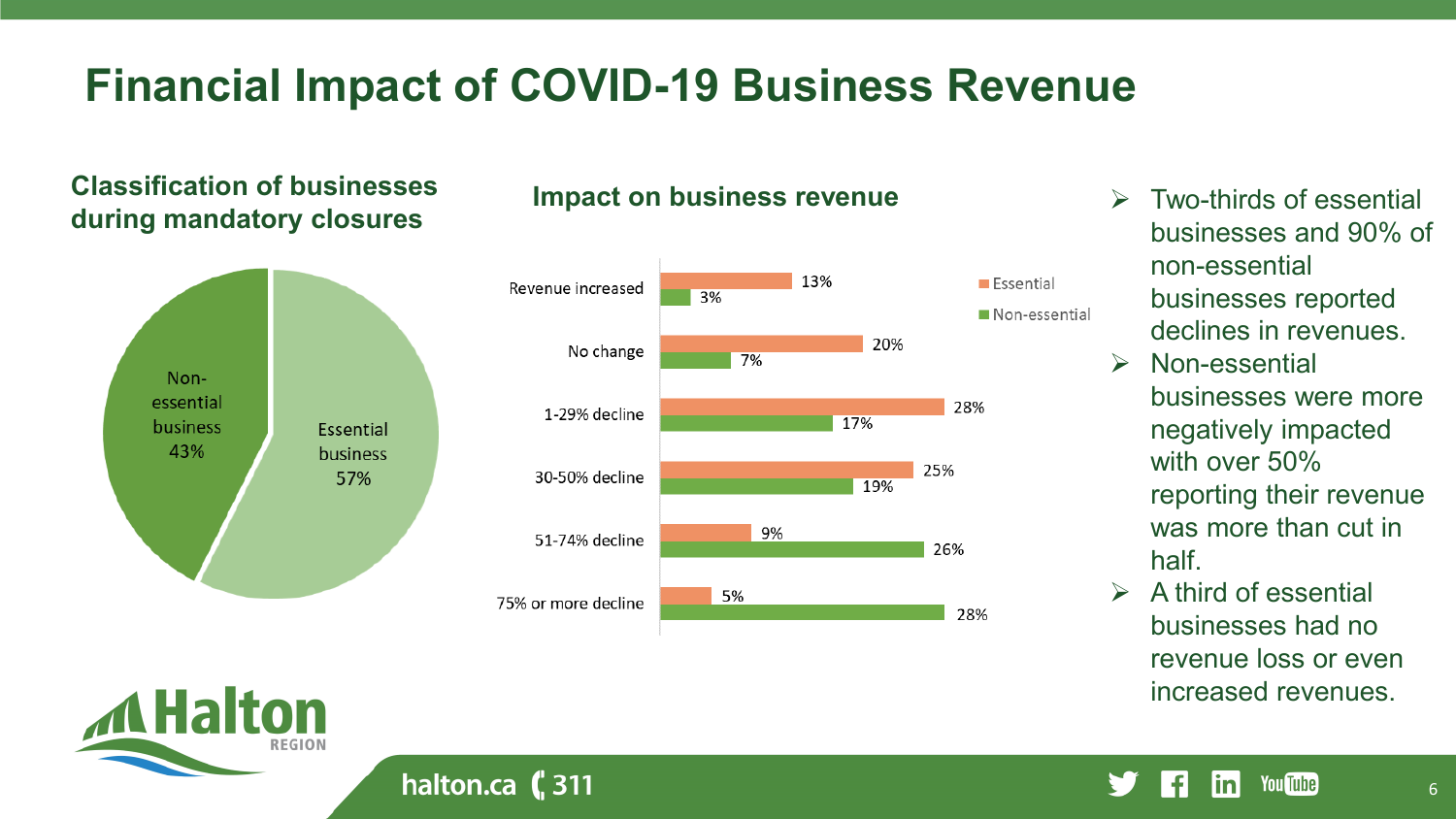## **Managing Business Revenue Losses**

halton.ca $(311)$ 

- **since March 2020** 77% of businesses that have lost revenue estimate it will take over a year to recover to pre-pandemic revenue levels, subject to continued economic reopening.
- $\geq$  55% of businesses took on additional debt since the pandemic begin in March 2020.
- $\geq 43\%$  of business owners that took on debt estimate repayment exceeding two years.



### **Estimated revenue recovery time**



#### **You Tube** inl

**Took on additional debt**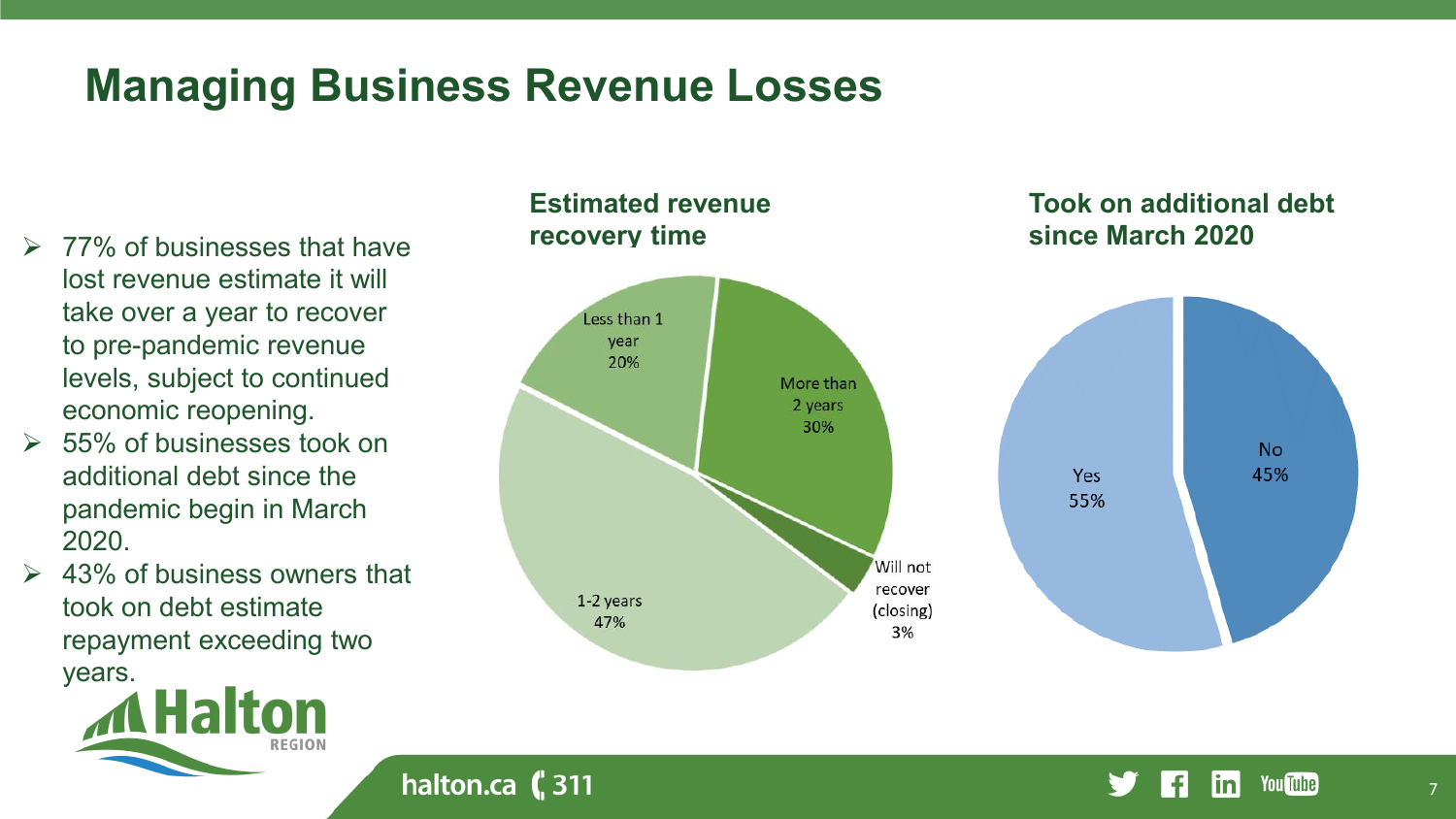### **COVID-19 Impact on Business Operations**

### **Workforce and facility changes since March 2020**



halton.ca (311

### **Changes in export sales since March 2020**

- $\triangleright$  A third of businesses reported a decrease in paid staff since pandemic began and 8% downsized their facility space.
- $\triangleright$  Among the 20% of businesses surveyed that export, 44% reported a decline in export sales.

**You Tube** 

linl

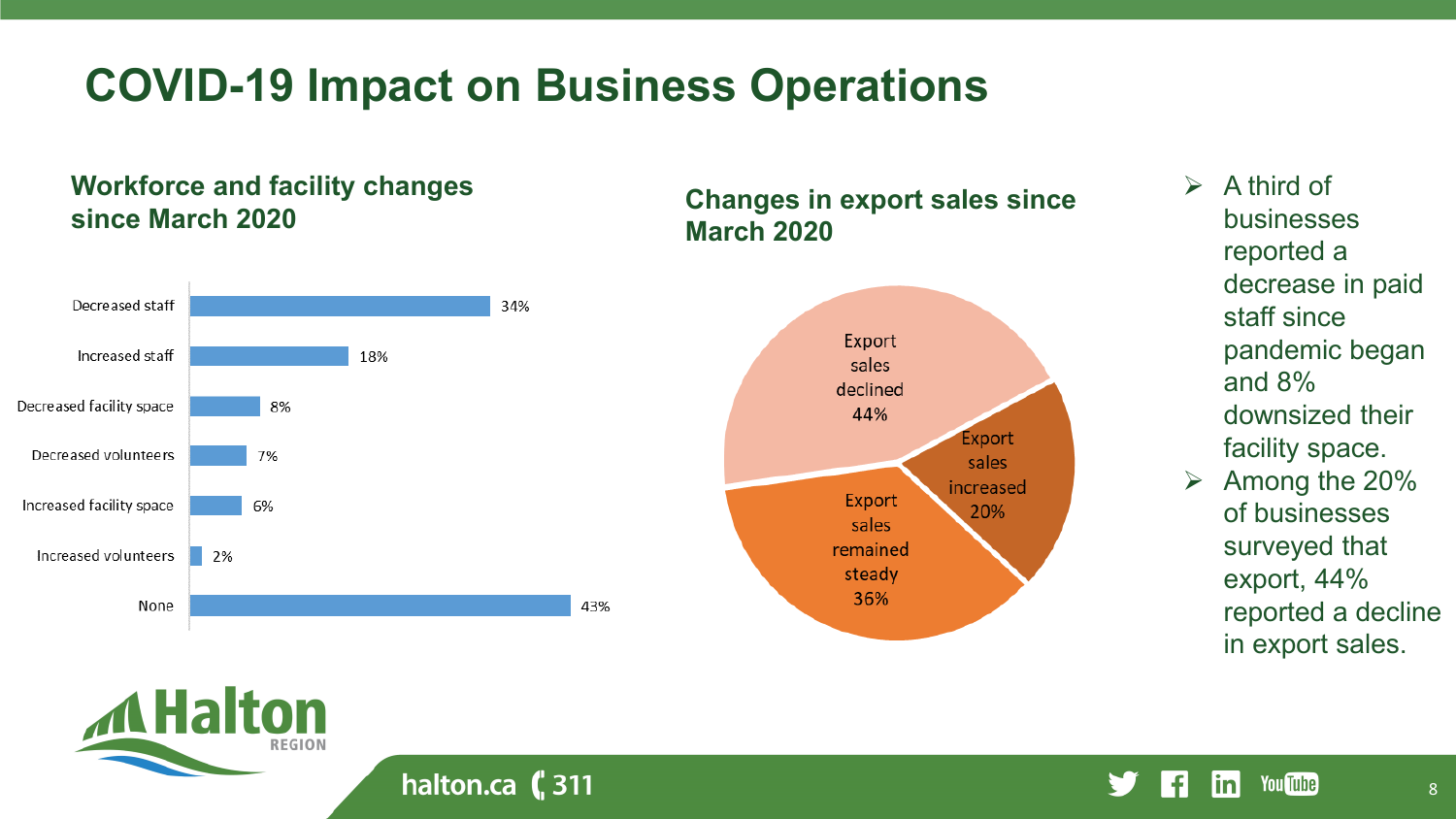### **Businesses Response to COVID-19**

halton.ca $(311)$ 

#### **Measures adopted by businesses since March 2020**

 $\triangleright$  In response to the COVID-19 pandemic, businesses have changed the way they deliver their products and services to their customer (e.g. curbside pickup), altered their hours of operation, and many have shifted to a hybrid work from home model since March 2020.







**You Tube**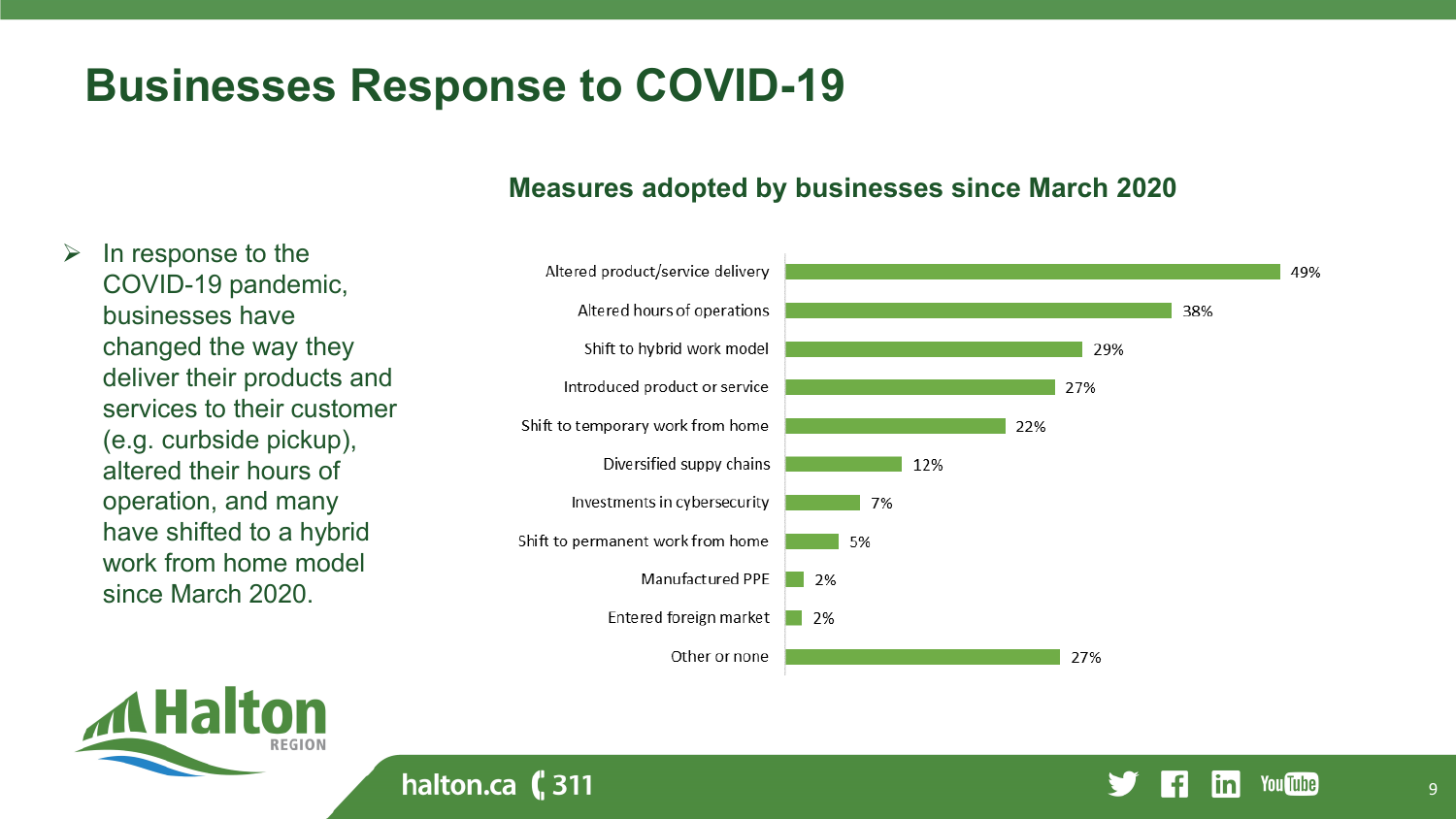## **Operational Measures Persisting Post-Pandemic**

#### **Measures to be continued after COVID-19**

Continue proof of vaccination policies for staff

Continue proof of vaccination policies for customers

Technology investments for work from home

Increase online sales capacity

Diversify supply chains

Other or none

halton.ca $($ 311

Increase distance between employees

Shift to hybrid work from home model

Reduce physical space of business

Invest in telework system security

Contactless delivery or pickup options

Adopt shiftwork for socially distancing

Shift to permanent work from home model

Reduce temp and foreign workers hiring

### **Workforce and facility changes anticipated over next 12 months**



- $\triangleright$  Many business owners anticipate continuing with various measures initiated during COVID-19 in the post-pandemic era, including proof of vaccination, online sales, social distancing, and work from home.
- Over the next 12 months, 45% of business owners are anticipating hiring additional staff.

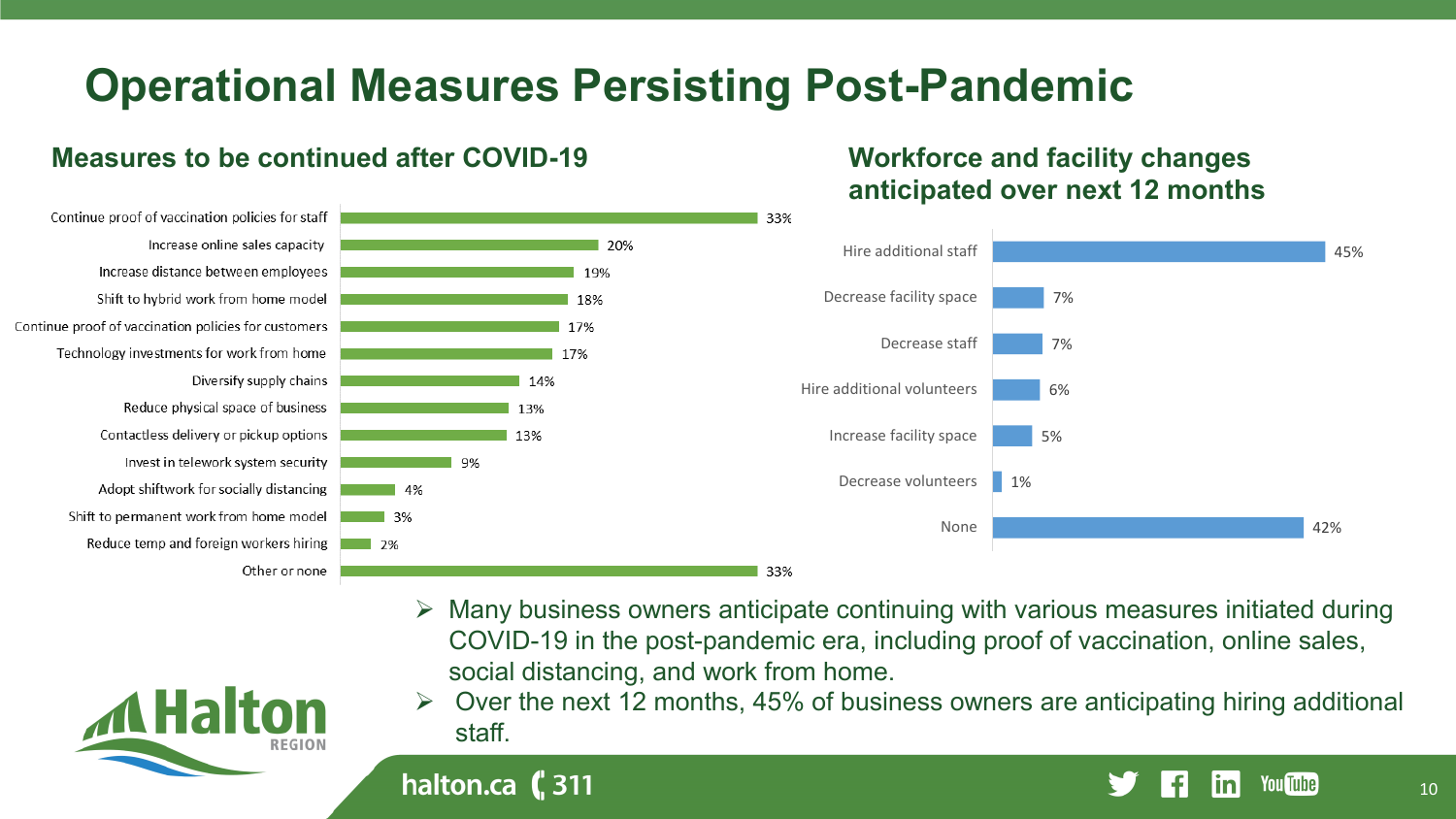## **Challenges for Business Recovery**

halton.ca $(311)$ 

### **Factors impacting businesses' ability to generate revenue**

11

**You Tube** 

in



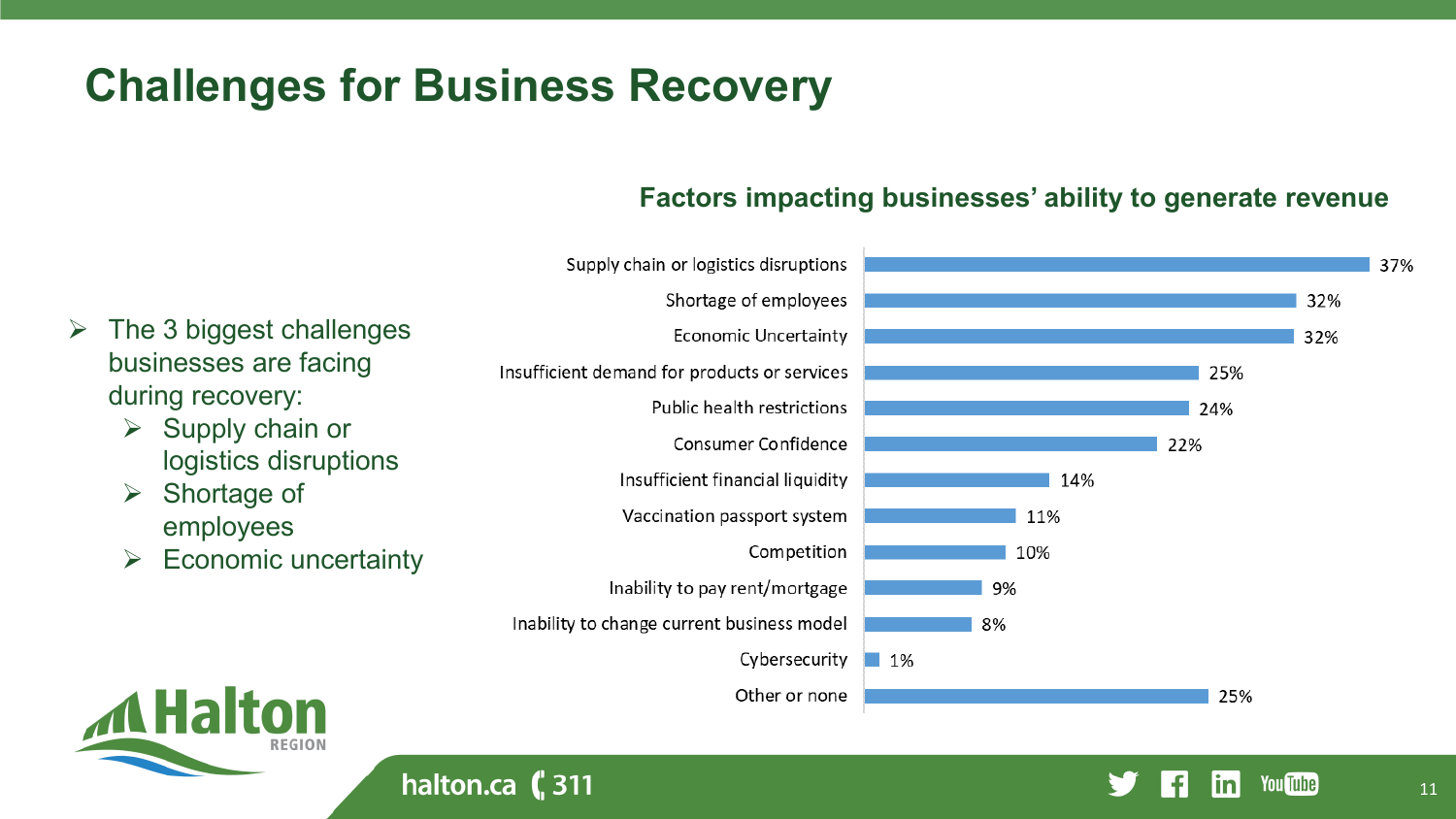### **Government Business Support Programs**

### **Programs businesses have received support from during past 12 months**





halton.ca (311

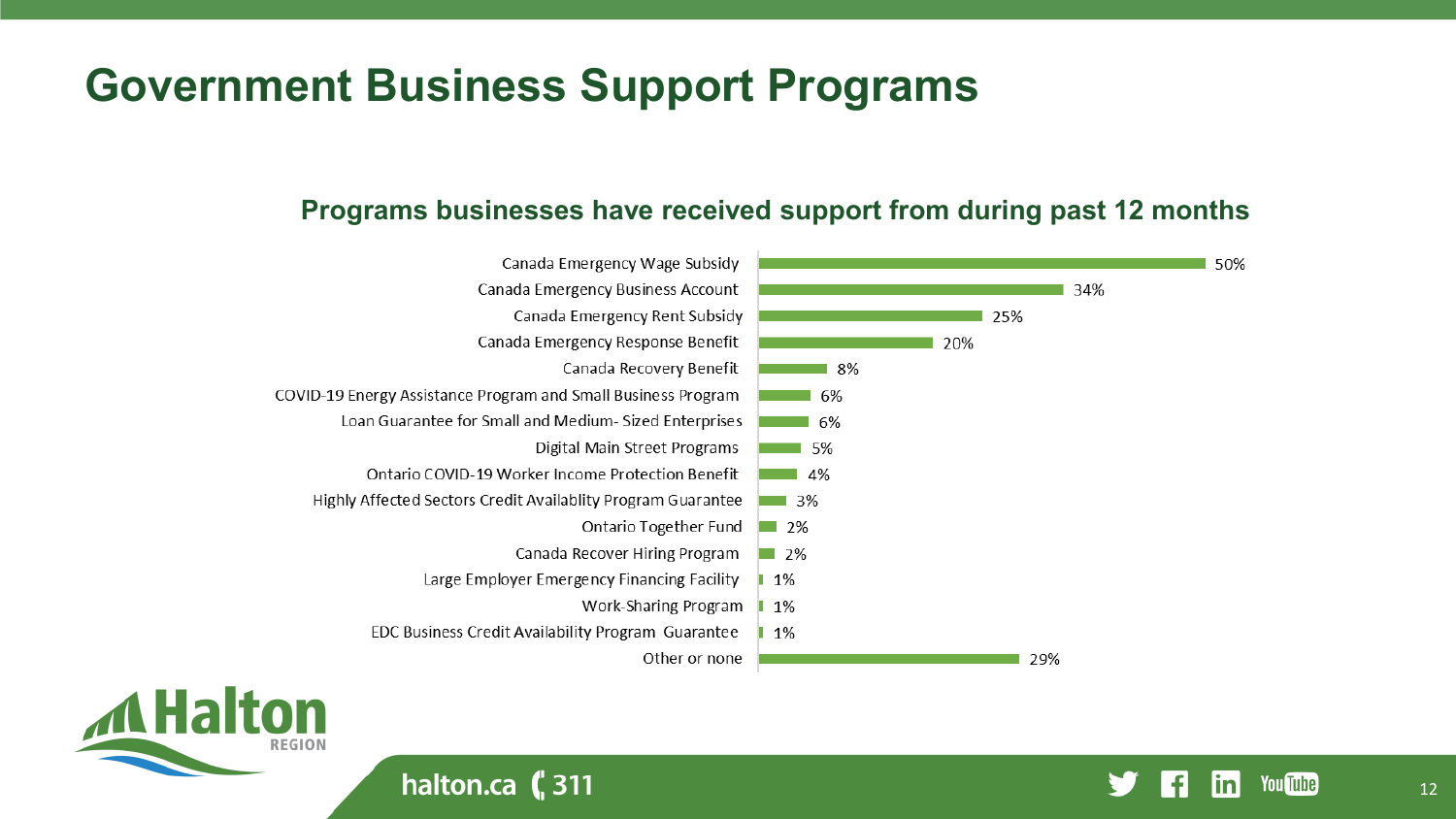## **Government Business Support Programs**

51%

### **Federal and Provincial policy priorities business owners would like to see for recovery Municipal supports business owners**

|                 | <b>Business tax reductions</b>                            |
|-----------------|-----------------------------------------------------------|
|                 | Decreased red tape for business                           |
|                 | Electricity rate reductions                               |
|                 | Increased clarity on public health regulations            |
|                 | Improved goods movement and trade                         |
|                 | Labour supports (hiring, paid leave, right to disconnect) |
|                 | Rent controls                                             |
|                 | Inflationary controls                                     |
|                 | Workforce development opportunities                       |
|                 | Open borders for travel                                   |
| 15              | Access to credit/captial                                  |
| 15              | Internet connectivity and broadband                       |
| 14 <sup>o</sup> | Mental health and diversity supports                      |
| 9%              | Business supports to address climate change               |
| 8%              | Transportation and transit infrastructure                 |
| 3%              | Innovation supports (intellectual property, patents)      |
| 3%              | Export assistance                                         |
|                 | Other or none                                             |





halton.ca (311

# **would find helpful for recovery**



**You Tube** ın